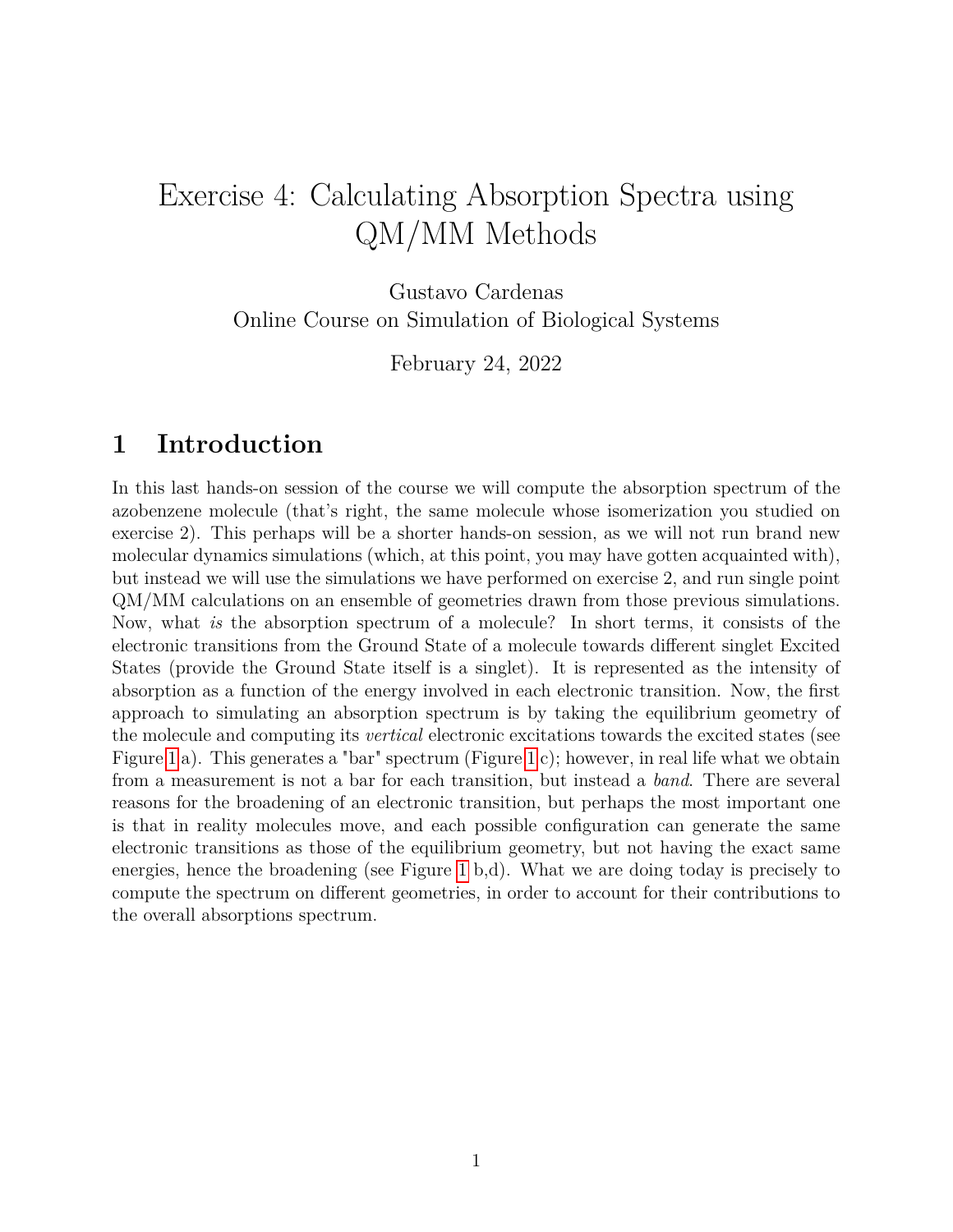

<span id="page-1-0"></span>Figure 1: (a) Vertical electronic transitions to the S1 and S2 excited states at the equilibrium geometry. (b) Vertical electronic transitions to the S1 and S2 excited states for an ensemble of geometries. (c) Resulting absorption spectrum from the excitations computed at the equilibrium geometry. (d) Absorption spectrum computed considering an ensemble of geometries.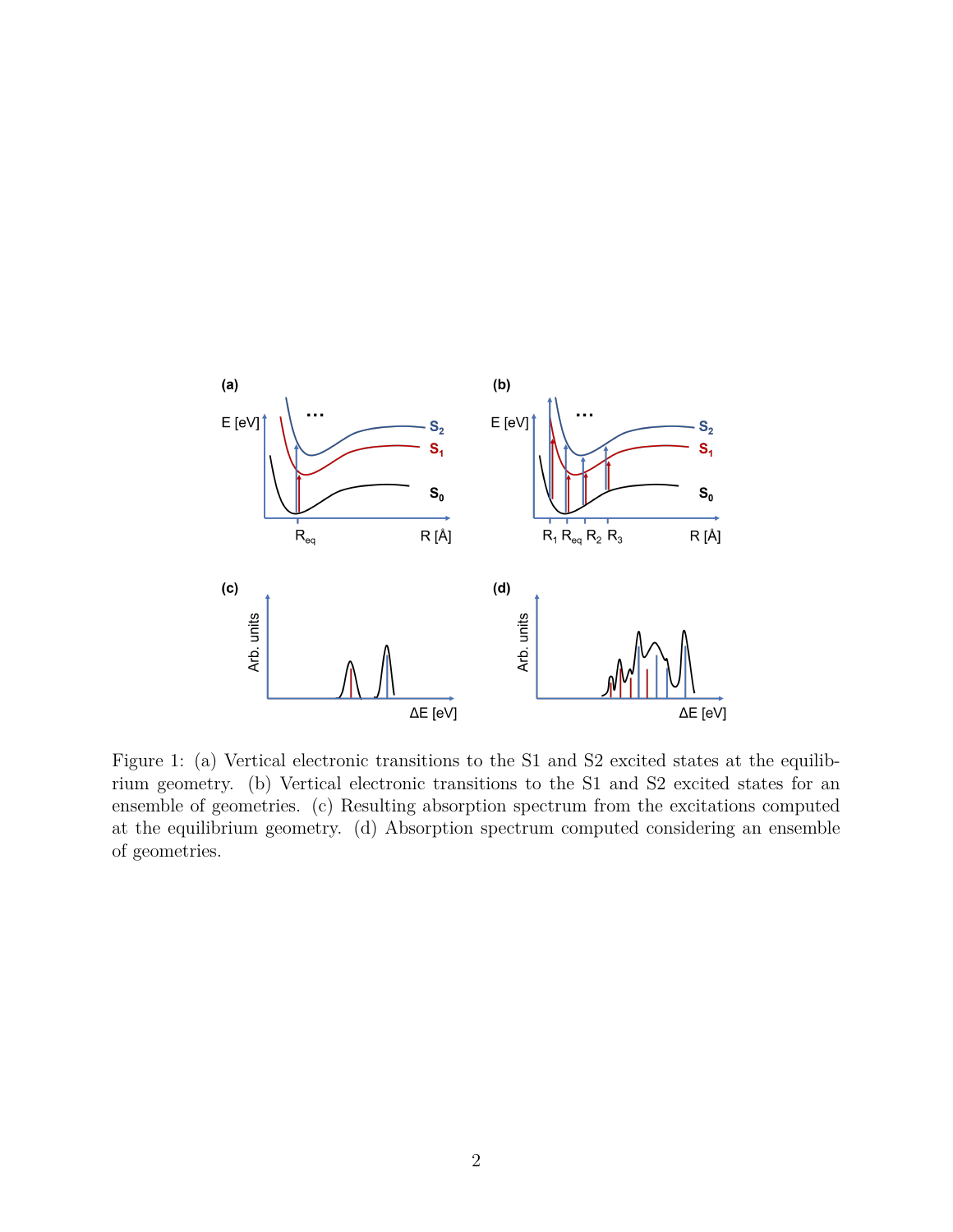# **2 Setup and Tasks**

### **2.1 Architecture of the Folders**

Figure [2](#page-3-0) contains the architecture of today's tutorial. It will be subdivided in two parts:

- Part 1 (1\_ensemble): Compute the absorption spectrum on different geometries to obtain the overall spectral lineshape
- Part 2 (2\_qm\_size): We will assess the effect of adding different water molecules to the calculation of the spectrum. For consistency (and simplicity) we will consider only one geometry.

In this exercise we will use the AmberTools19 package, the Orca quantum chemistry program, and MoBioTools. Instead of xtb, we will use another package developed by the group of Stefan Grimme, [sTDA,](https://github.com/grimme-lab/stda) which is a semiempirical approximation to Time Dependent DFT. Of course we are using it since it is computationally cheap, so we will have our results in a reasonable time. **If you already have orca, you don't need to install sTDA!**. To execute the scripts to visualize the spectra, we will also need the matplotlib and the tkinter python packags. If you downloaded Anaconda, you should already have them.

At this point, please copy the 4\_SPECTRA folder on your working directory (or otherwise follow the folder architecture in [2\)](#page-3-0), then go to your version of the 4\_SPECTRA folder.

#### cd 4\_SPECTRA

This is where the tutorial begins!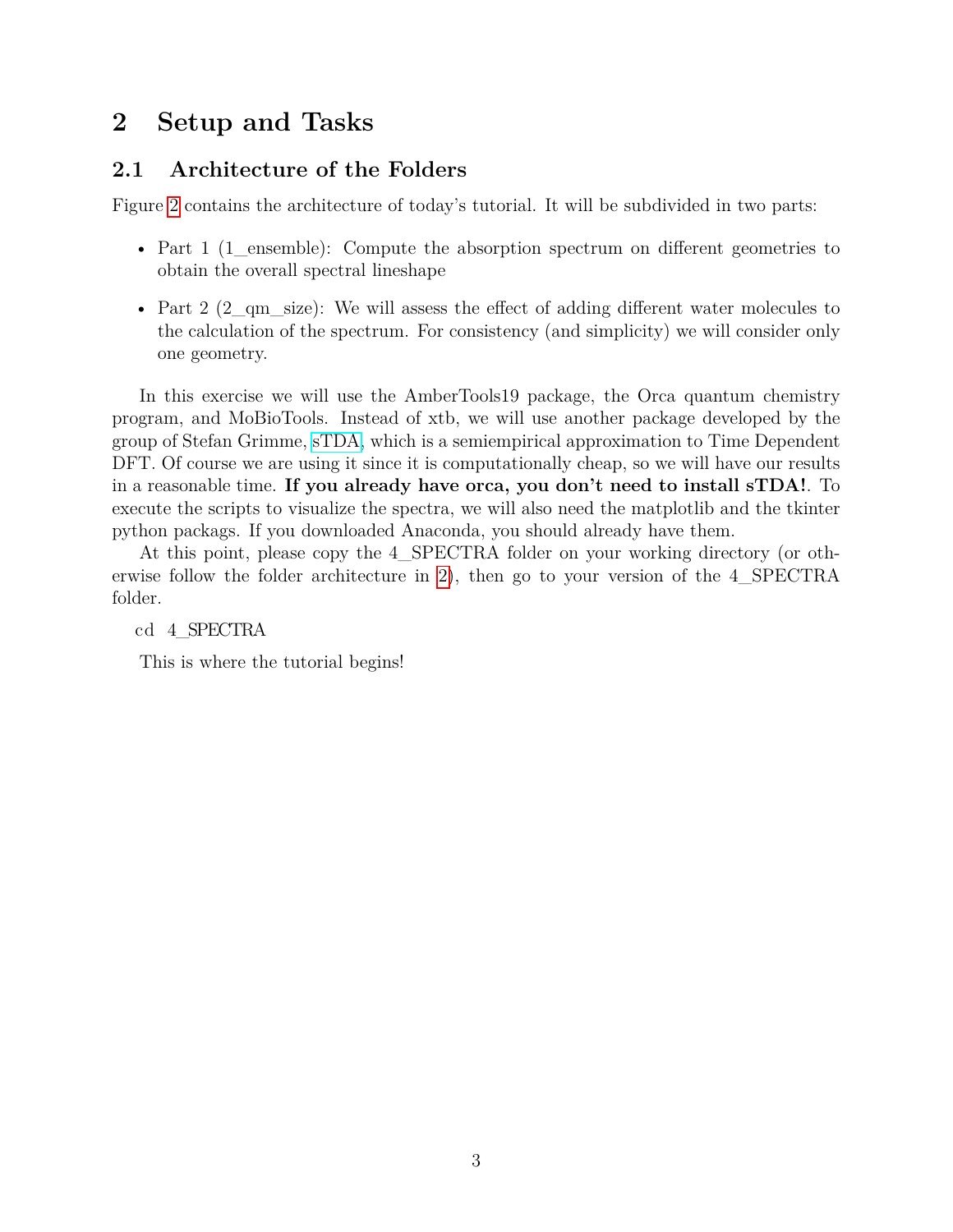

<span id="page-3-0"></span>Figure 2: Architecture of exercise 4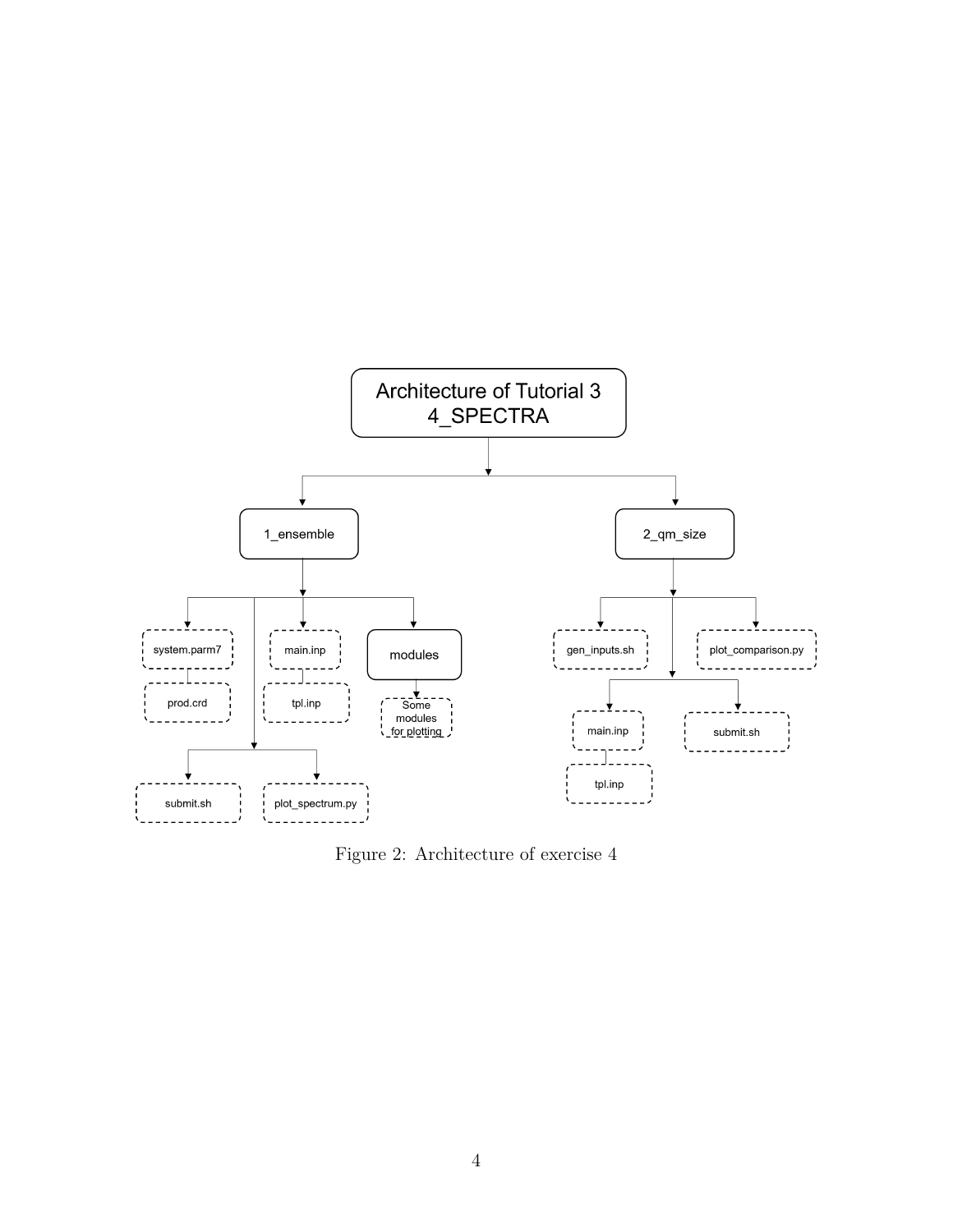### **2.2 Part 1: Absorption Spectrum from an Ensemble of Geometries**

We will generate an input file for each of the geometries of interest using the MoBioTools package. In this exercise, we will use the production trajectory of azobenzene from exercise 2, which consists of 200 geometries/snapshots. However, due to time constraints, we will only consider 10 geometries, which will nonetheless provide us with a good idea of the importance of sampling for simulating absorption spectra.

Please go to the 1 ensemble folder:

```
cd 1_ensemble
```
there you will find the files associated with the MD trajectory of interest, system.parm7 and prod.crd, and the two necessary inputs for MoBioTools, main.inp and tpl.inp. Remember that in order to perform Single Point calculations on top of snapshots of a given MD trajectory, **we will first need to image them to the primitive cell**, as we no longer have Periodic Boundary Conditions. We will use cpptraj, as usual:

```
parm system . parm7
trajin prod.crd
autoimage mask : 1
trajout image.crd
go
q ui t
```
Once we have our imaged trajectory, we will fetch 10 geometries out of it and generate an input for each one of them. Let us take a look at the two necessary files for MoBioTools:

main . inp

```
&main
tpl = orcatop = system . \, \text{param}7traj = imaged. crdqmmask = :1geoms = 0.9&end
```
Of course, you can choose whatever range of geometries you prefer. The template file to generate the orca input files is the following:

 $tpl$ . inp &heade r ! pbe def2−svp &end &e x t e r n c hg

&end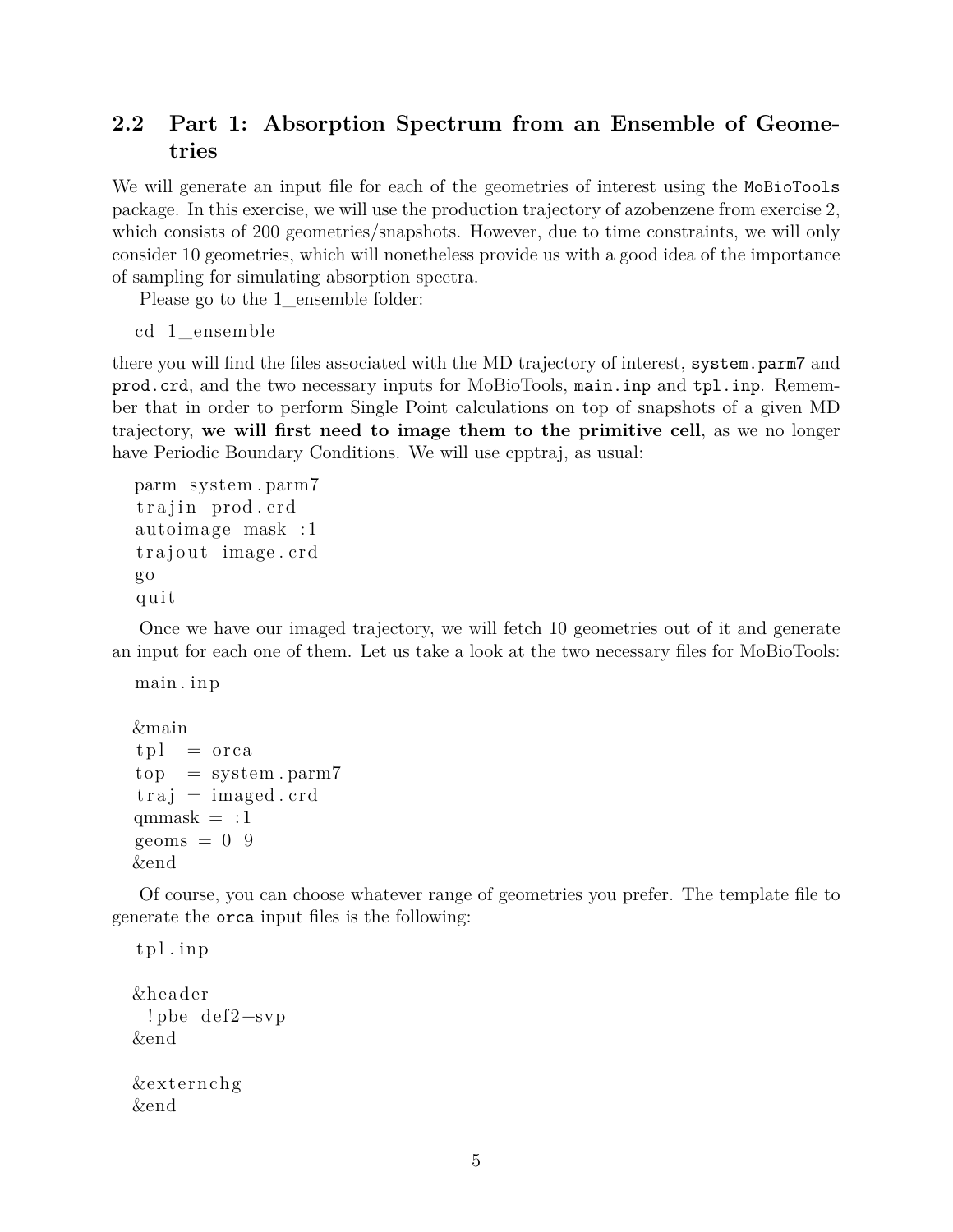```
&chgspin
 0 ,1
&end
&t d d f t
 mode sTDA
 ethresh 5.0
&end
```
Now this is where things start getting interesting. First of all, notice that we are no longer using XTB four calculation; instead, we will use Density Functional Theory (DFT) for which we need to define an exchange-correlation functional (pbe in our case), and we will also specify the basis set of functions we want to use, in our case  $def2-svp$ . These settings will determine how we will obtain the Ground State of our system. We already know what the &externchg and &shgspin stand for. The &tddft section will enable the TD-DFT calculation in orca. The mode sTDA keyword states that we want to use the sTDA approximation, and the ethresh 5.0 indicates a maximum energy threshold of 5 eV, so that no electronic transitions above it be computed. Now, let us generate the desired input files by calling the main\_qminputs.py script:

 $\text{main\_qminputs}$  . py  $-i$  main . inp  $-t$  tpl . inp

This will generate one folder for each of the requested geometries. At this point, we can go, for example, to geom6

cd geom6

and visualize the input file it has generated:

! pbe def2−svp

| ∗             | -1<br>$\cup$<br>xyz |           |           |
|---------------|---------------------|-----------|-----------|
| $\rm C$       | 17.426000           | 16.956000 | 12.205000 |
| $\mathcal{C}$ | 16.690000           | 15.927000 | 12.677000 |
| $\rm C$       | 16.318000           | 15.982000 | 14.107000 |
| $\rm C$       | 16.723000           | 17.065000 | 14.898000 |
| N             | 16.339000           | 17.040000 | 16.261000 |
| N             | 17.219000           | 17.007000 | 17.149000 |
| $\rm C$       | 16.808000           | 16.672000 | 18.496000 |
| $\rm C$       | 16.095000           | 17.561000 | 19.410000 |
| $\rm C$       | 15.668000           | 17.143000 | 20.661000 |
| $\rm C$       | 15.641000           | 15.815000 | 20.912000 |
| $\rm C$       | 16.352000           | 14.868000 | 20.103000 |
| $\mathcal{C}$ | 16.926000           | 15.326000 | 18.908000 |
| $\rm C$       | 17.522000           | 18.098000 | 14.331000 |
| $\rm C$       | 17.753000           | 18.036000 | 12.947000 |
| H             | 17.558000           | 17.005000 | 11.128000 |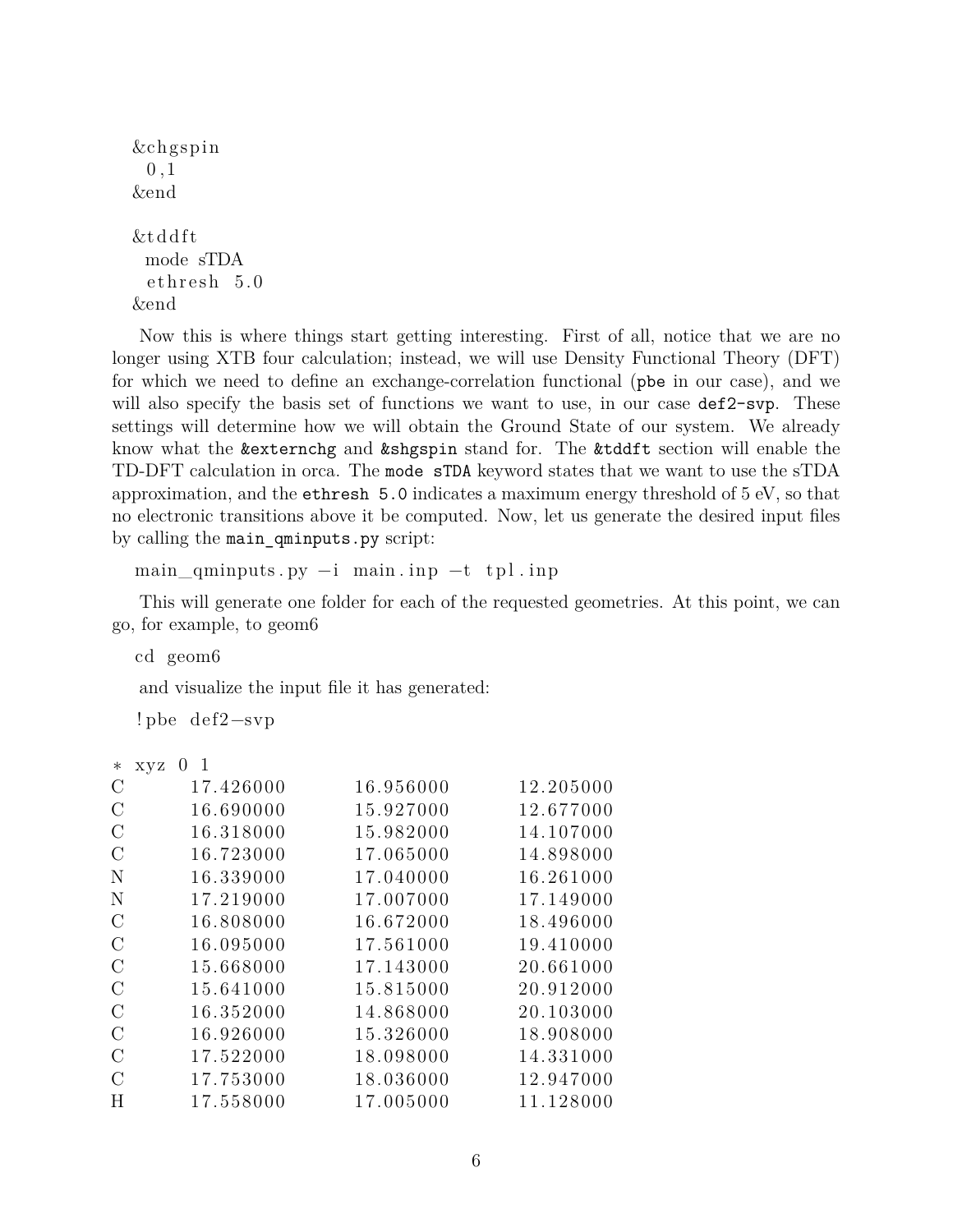| H      | 16.347000 | 15.105000 | 12.055000 |
|--------|-----------|-----------|-----------|
| H      | 15.627000 | 15.285000 | 14.573000 |
| H      | 15.921000 | 18.566000 | 19.036000 |
| H      | 15.083000 | 17.801000 | 21.297000 |
| H      | 15.254000 | 15.491000 | 21.874000 |
| H      | 16.294000 | 13.841000 | 20.451000 |
| H      | 17.443000 | 14.630000 | 18.255000 |
| H      | 17.873000 | 18.960000 | 14.891000 |
| H      | 18.201000 | 18.894000 | 12.455000 |
| $\ast$ |           |           |           |

 $\%$ pointcharges "charges\_geom6.xyz"

 $% t d f t$ mode sTDA ethresh 5.0 end

It basically reports the settings we requested in the tpl.inp file, with the addition of the xyz coordinates of geometry 6 and the corresponding external point charges (present in the charges geom6.xyz), that do not belong to the  $QM$  region.

At this point we can proceed with the actual calculations. Please go back to the 1\_ensemble folder

cd . .

where you will find the submit.sh submission script:

```
\#!/ \text{bin}/\text{bash}
```

```
for i in {0..9}do
     cd \text{ geom} \$i "
     orca geom "i". inp > geom "i". inp. out
     cd \dots
```
done

Execute it as

nohup . / submit . sh &

This will submit the orca calculations sequentially. For 10 geometries it will take overall 3 to 4 minutes. Once the calculations are done, let us visualize any of the output files to look for the information we are interested in. For example, we can open the output of geom0 with vi

vi geom0/geom0 . inp . out

The string we are interested in reads "ABSORPTION SPECTRUM VIA TRANSITION ELECTRIC DIPOLE MOMENTS". We can search it with slash. It will report a table with the index of the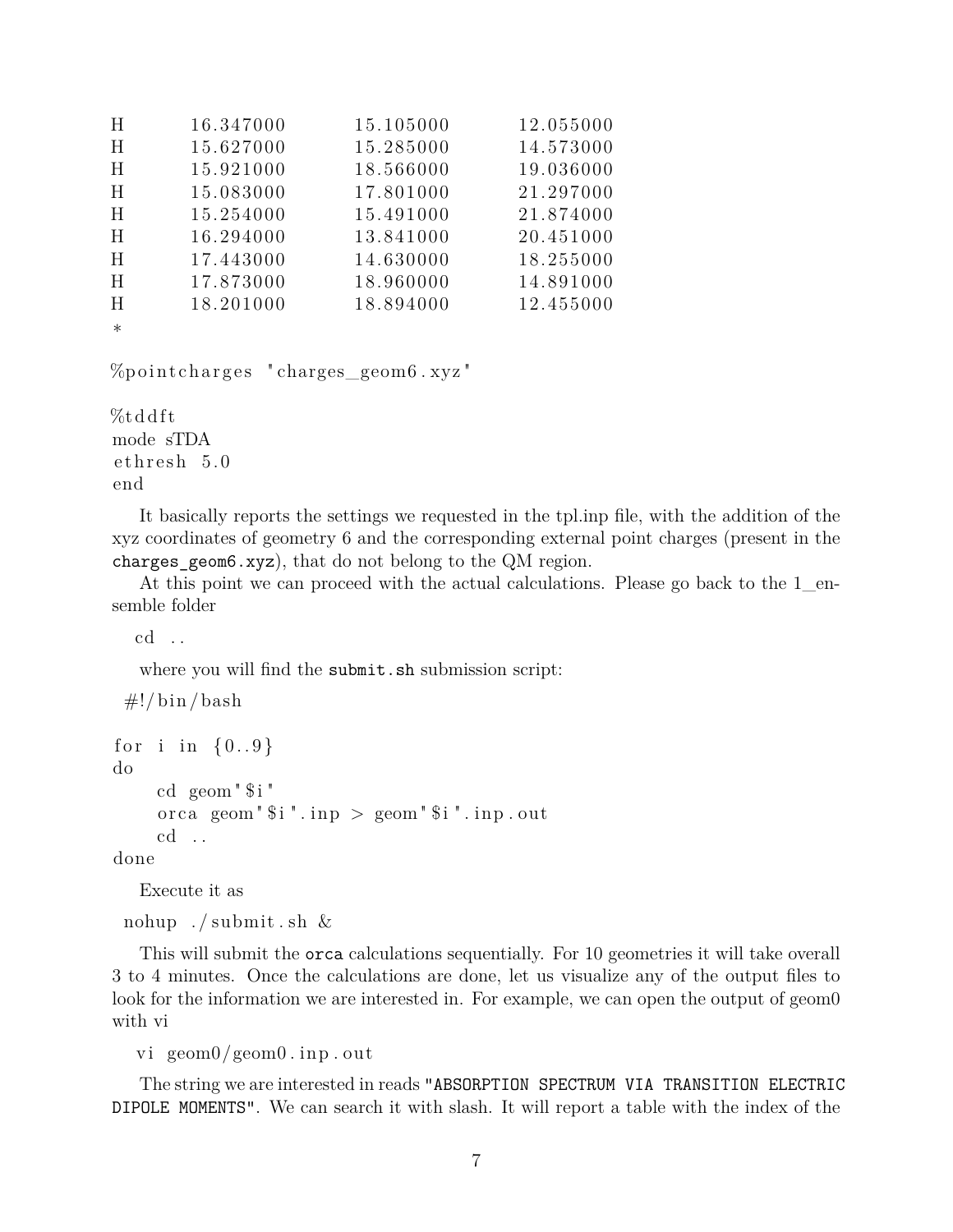state (indexing starts with 0), the transition energies (in cm-1 and in nm) and the corresponding oscillator strengths (intensities). Below is a section of the table, containing the relevant informations for us.

| ABSORPTION SPECTRUM VIA |  |  |  |  |  |  |
|-------------------------|--|--|--|--|--|--|
|-------------------------|--|--|--|--|--|--|

| State          | Energy         | Wavelength | fosc        |
|----------------|----------------|------------|-------------|
|                | $\text{cm}-1)$ | (m)        |             |
| $\overline{0}$ | 16114.2        | 620.6      | 0.035645391 |
| $\mathbf{1}$   | 23107.8        | 432.8      | 0.003628343 |
| $\overline{2}$ | 24404.2        | 409.8      | 0.028877629 |
| 3              | 25025.0        | 399.6      | 0.050092679 |
| 4              | 30576.1        | 327.1      | 0.009894089 |
| 5              | 31204.3        | 320.5      | 0.000640855 |
| 6              | 31508.8        | 317.4      | 0.000565140 |
| 7              | 31998.8        | 312.5      | 0.017636388 |
| 8              | 34543.5        | 289.5      | 0.240851756 |
| 9              | 34833.6        | 287.1      | 0.073754131 |
| 10             | 36683.9        | 272.6      | 0.000904304 |
| 11             | 36959.0        | 270.6      | 0.006109217 |
| 12             | 37132.6        | 269.3      | 0.041270629 |
| 13             | 38751.9        | 258.1      | 0.058697401 |

It has computed overall 13 excited states, but for the sake of visualization, and also consistency with the other geometries (as perhaps for other geometries there were computed either more or less than 13 states, due to the threshold we selected of 5.0 eV), we will consider a smaller number, for example up to 5 excited states. Now let us visualize the spectrum generated by one geometry. We will use the in-house written plot\_spectrum.py script, which takes at most four arguments; Remembre, you will need the matplotlib and the tkinter python modules!. We can visualize them by executing

python3 plot\_spectrum . py −h

which will print out the following:

usage: Plot spectrum from an ensemble of Orca calculations. Retrieve each output from the output  $\gamma$  geomN/geomN. inp. out, where N is the geometry of interest  $(A \text{ range can also})$ be defined) [−h ] [− f F [ F . . . ] ] [−u UNITS] [−m MAX] [−cb COLOR\_BARS]

optional arguments:

| $-h$ , $-\text{help}$ | show this help message and exit                        |
|-----------------------|--------------------------------------------------------|
| $-f \ F [F \dots]$    | Range of geometries to analyze                         |
| -u UNITS              | Units of energy (default $= eV$ )                      |
| ⊣m MAX                | maximum state to consider (default $= 5$ )             |
|                       | $-cb$ COLOR_BARS Color bars by state (default = False) |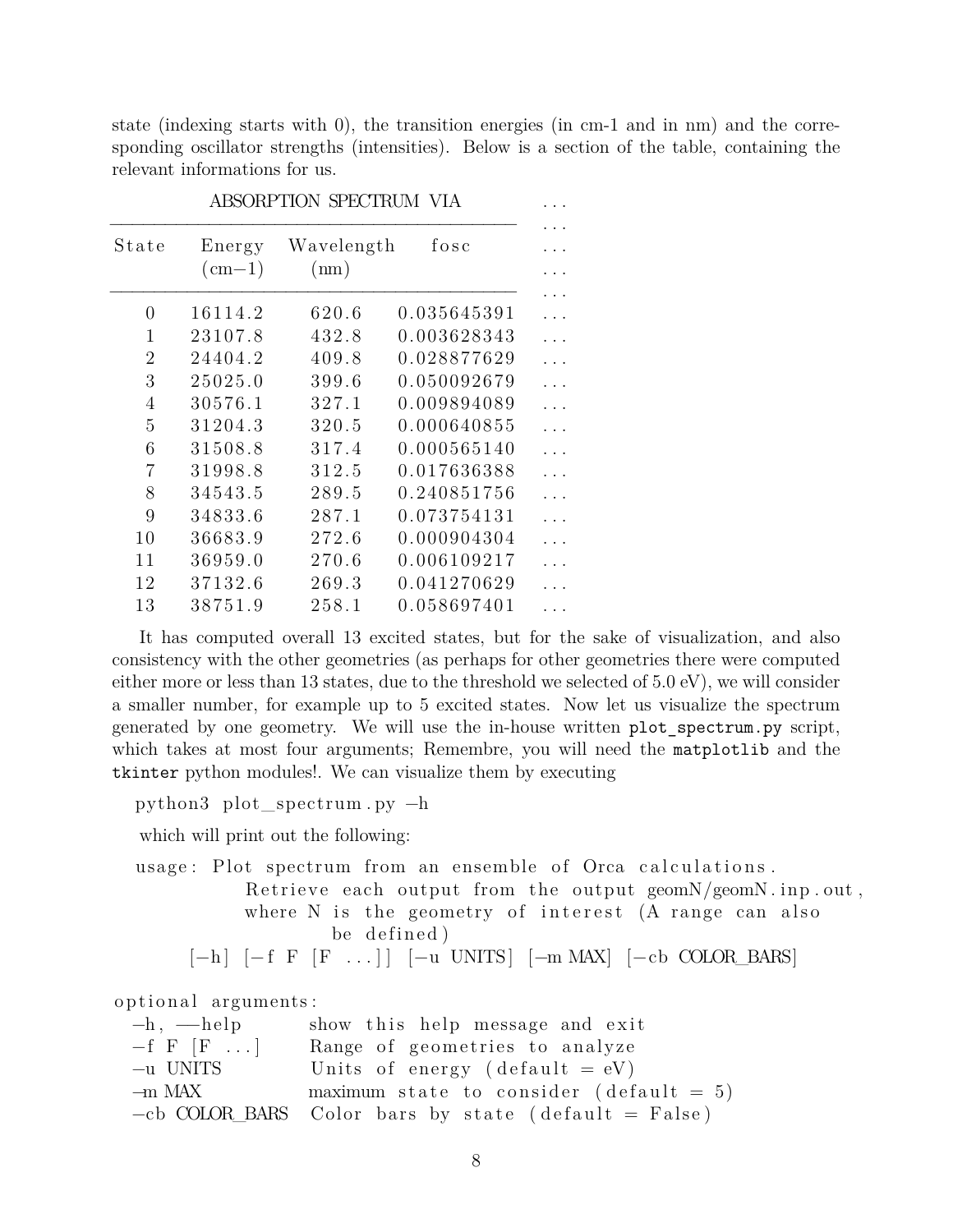The first argument  $(-f)$  requests a range of geometries to analyze, for example, 0 9 stands for geometries 0 up to 9. The -cb argument asks for whether to present colored bars, that is, whether to color each bar depending on the transition index it corresponds to (within the script they are indexed as "states", but for different geometries the ordering of the states might switch, so this description is not entierly correct); True uses different colors. The other arguments are self-explanatory. Let us now plot the absorption spectrum of geometry 0 by executing:

python3 plot\_spectrum . py −f 0 −u eV −m 5 −cb True

so that we will plot at most 5 excited states using eV as the energy units. The spectrum will consist of five vertical bars, remember, each bar represents an electronic transition. Now what is usually done in the literature when one geometry (in general the equilibrium geometry) is employed to compute the spectrum is to apply a broadening on top of each vertical bar (for example a broadening with a Gaussian function). This broadening is useful to better compare the calculation with the experimental spectrum but **does NOT have any physical meaning!**. We can apply the broadening in our spectrum by writing a value in eV inside the entry square below the plot, which indicates the so-called Full Width-at-Half Maximum (FWHM), a quantity proportional to the standard deviation if you use Gaussian broadenings. We can select, for example 0.5 eV. So far, so good, but now we want to account for part of that broadening with actual physical information, in out case, by accounting for molecular motion (we wrote *part* of the broadening, as there are other effects that contribute to it, for example Heisenberg's uncertainty principle, but this is discussion for another day). Thus, we will now plot the absorption spectrum for our ensemble of 10 geometries (yes, these are very few geometries, we would need hundreds to actually have "decent" results). Please execute again the script, as follows:

```
python3 plot_spectrum . py -f 0 9 -u eV -m 5 -cb True
```
where we are now considering geometries 0 to 9. We still have a bar spectrum, but now we can see that transitions towards different states "cluster" on different energy intervals, thus better resembling what we call a "spectral band". Of course we can also apply a broadening on top of each bar, but now, again, we see that each band correspond to different *vibronic* transitions. And that's it, we have seen how to compute absorption spectra using QM*/*MM and ensembles of geometries. Of course, this is far from all that can be done in this context, indeed, one could (and should) analyze the character of each of the electronic excitations, but for the time being we can stop here.

#### **2.3 Part 2: Variation of the Size of the QM region**

Up until now, we have only included the solute molecule in the QM region, but it might be of interest for some of you what could happen if we increase the number of molecules in that region. This is actually a very important question, as the absolute values will change when we change the QM region of the system. Of course we are mainly interested in Energy differences, and these should in principle vary little, for otherwise vaguely said, our microscopic approaches should not reproduce what we see in the laboratory. Of course in practice these differences often vary as we increase the size of the QM region (which is the same as saying,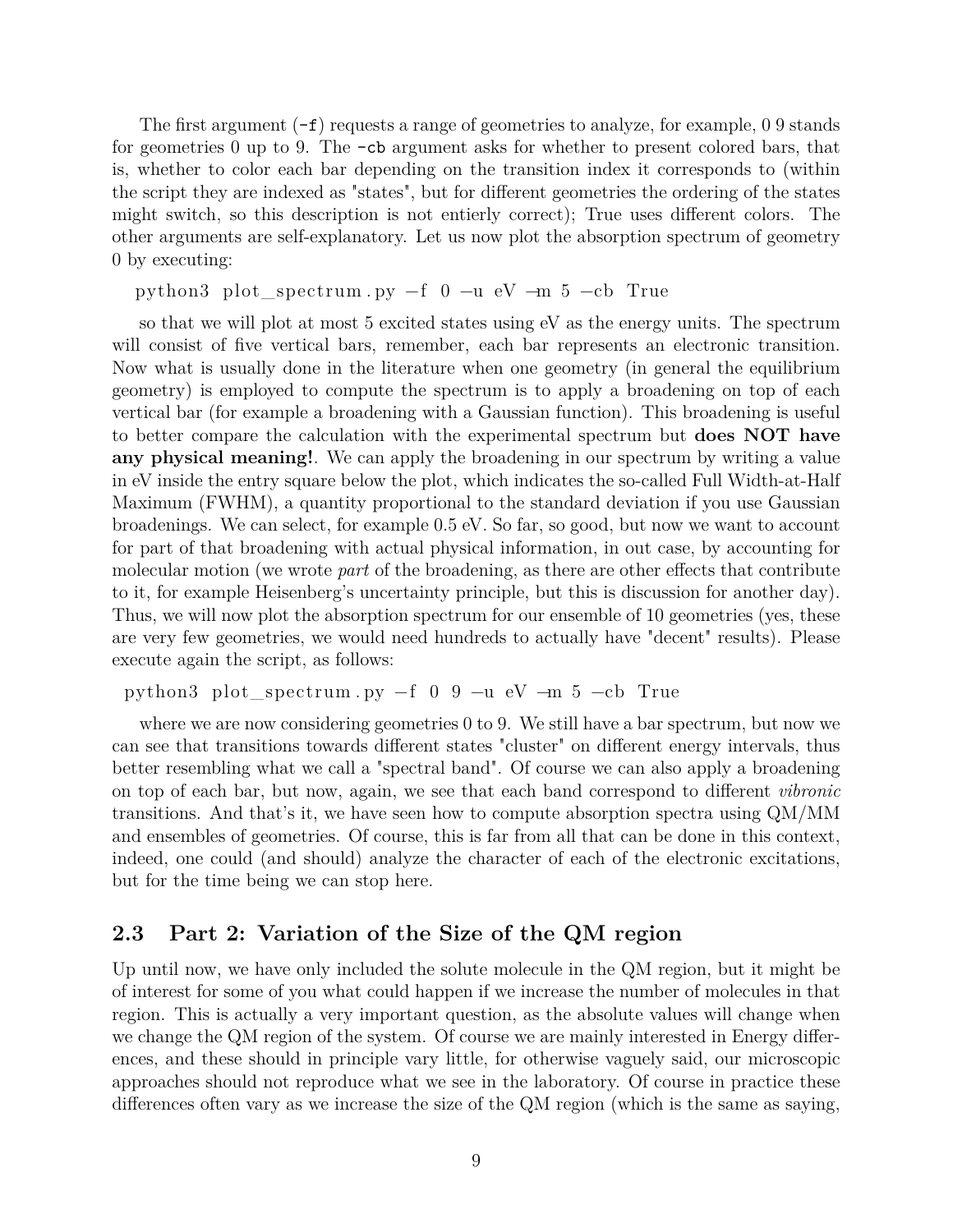we increase the accuracy of our method), but what we should expect is that they converge at some point. Here we will see what happens to the excitation energies of the first few excited states, by increasing the QM region from 1 water molecule to 5, but by no means should we expect convergence. Also, bear in mind that this analysis for excited states is not without flaws, as the character of some excited states might vary as we increase the number of water molecules.

Let us go now to the folder 2\_qm\_size. Please copy there the trajectory and the topology files of the previous section. There, you will find again the input files for the MoBioTools package. They will be exactly the same as before, with the exception that the main.inp file bears two extra sections for selecting molecules (residues) that are to be considered as solvent molecules, and the number of closest molecules (to the mask in qmmask) to be considered as QM molecules:

#### &main

```
tpl = orcatop = system . param7trai = imaged. crdqmmask = :1geoms = 6solvmask = :WAT\text{closest} = 1&end
```
We will consider a single geometry (to make the scaling consistent), for example geometry 6. We will have to generate one orca input file for each calculation, each with a different number of water molecules. To do so, we will use the gen\_inputs.sh script, which will generate the folders Nres-geom6, where N goes from 1 to 5, and each folder contains the orca input with the desired number of water molecules. The script will also generate the xyz res folder, which will contain the xyz coordinate files of all the inputs under consideration, for the sake of visualization. Please generate the input files as follows

```
. / gen_inputs . sh
```
and then submit the QM/MM calculations using the submit.sh script:

nohup  $./$  submit . sh &

In the meantime, we can visualize the snapshot we are considering (geometry 6), and how the QM region gradually increases. First, open vmd and load the initial trajectory (with the files system.parm7 and the *imaged* coordinates on imaged.crd). Then from within vmd, open each of the xyz files contained in the xyz\_res folder. If you change the representation of each loaded "molecule" (in the vmd jargon) one at a time, you will see which water molecules are being included in the QM region for each loaded xyz file.

Once the calculations are done, we will see how the energies of the first five excited sates have changed as we increased the size of the QM region. Please, execute the script plot comparison.py as follows:

```
python3 plot_comparison.py
```